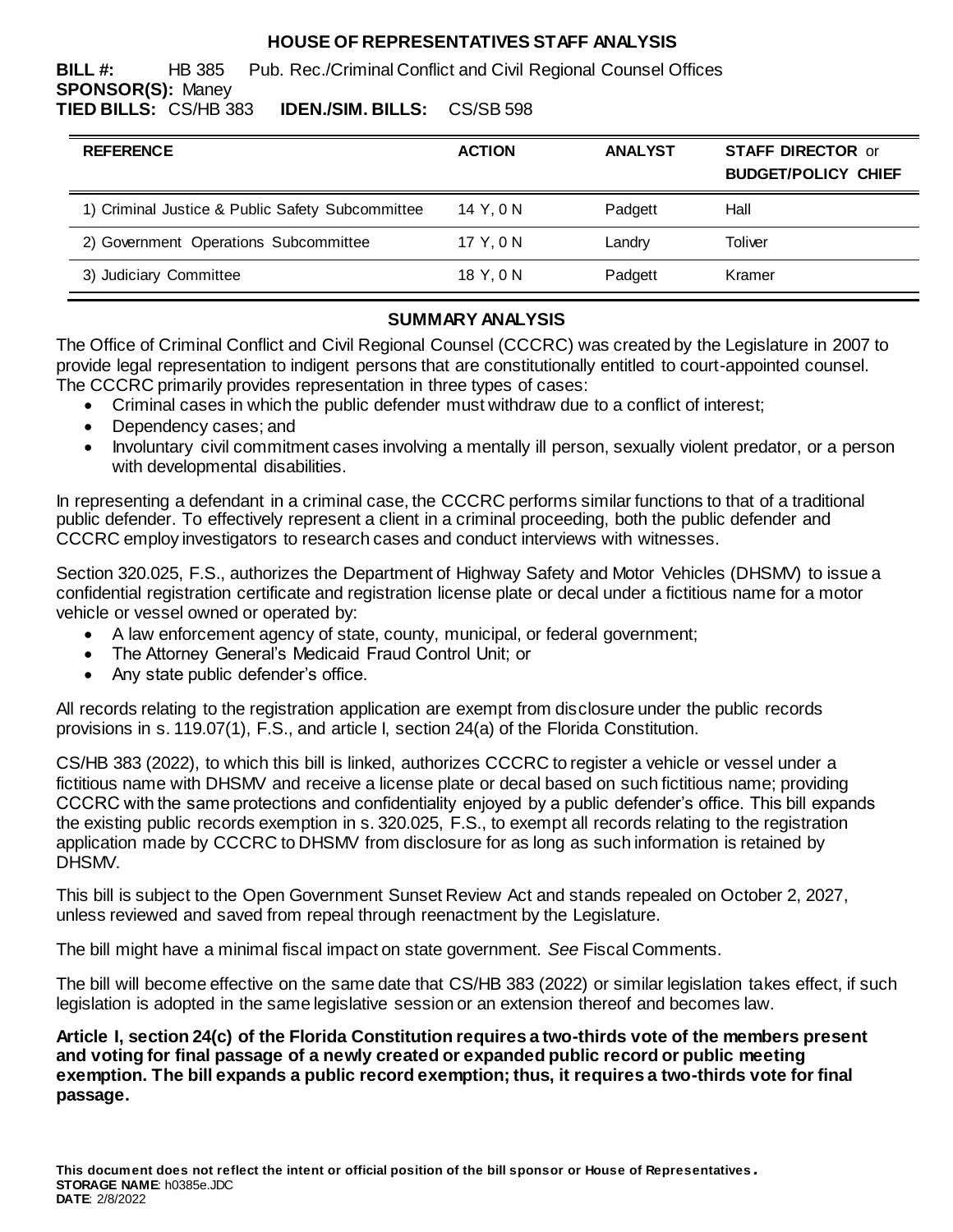#### **FULL ANALYSIS**

### **I. SUBSTANTIVE ANALYSIS**

#### A. EFFECT OF PROPOSED CHANGES:

#### **Background**

#### Public Records

Article I, section 24(a) of the Florida Constitution sets forth the state's public policy regarding access to government records. The section guarantees every person a right to inspect or copy any public record of the legislative, executive, and judicial branches of government. The Legislature, however, may provide by general law for the exemption of records from the requirements of article I, section 24(a) of the Florida Constitution.<sup>1</sup> The general law must state with specificity the public necessity justifying the exemption and must be no broader than necessary to accomplish its purpose.<sup>2</sup>

Public policy regarding access to government records is addressed further in s. 119.07(1)(a), F.S., which guarantees every person a right to inspect and copy any state, county, or municipal record, unless the record is exempt. Furthermore, the Open Government Sunset Review Act (Act)<sup>3</sup> provides that a public record or public meeting exemption may be created or maintained only if it serves an identifiable public purpose and the "Legislature finds that the purpose is sufficiently compelling to override the strong public policy of open government and cannot be accomplished without the exemption."<sup>4</sup> In addition, the exemption may be no broader than is necessary to meet one of the following purposes:<sup>5</sup>

- Allowing the state or its political subdivisions to effectively and efficiently administer a governmental program, which administration would be significantly impaired without the exemption;
- Protecting sensitive personal information that, if released, would be defamatory or would jeopardize an individual's safety; however, only the identity of an individual may be exempted under this provision; or
- Protect trade or business secrets.

The Act also requires the automatic repeal of a public record exemption on October 2nd of the fifth year after its creation or substantial amendment, unless the Legislature reenacts the exemption. When considering reenacting an exemption, the Act directs the Legislature to carefully question the purpose and necessity of reenacting the exemption. If continued and expanded, the exemption requires a public necessity statement and a two-thirds vote of the members present.

#### Criminal Conflict and Civil Regional Counsel

The Office of Criminal Conflict and Civil Regional Counsel (CCCRC) was created by the Legislature in 2007 to provide legal representation to indigent persons that are constitutionally entitled to courtappointed counsel.<sup>6</sup> The CCCRC primarily provides representation in three types of cases:

- Criminal cases in which the public defender must withdraw due to a conflict of interest;
- Dependency cases; and
- Involuntary civil commitment cases involving a mentally ill person, sexually violent predator, or a person with developmental disabilities.

**STORAGE NAME**: h0385e.JDC **PAGE: 2 DATE**: 2/8/2022 <sup>1</sup> Art. I, s. 24(c), Fla. Const. 2 *Id*. <sup>3</sup> S. 119.15, F.S. <sup>4</sup> S. 119.15(6)(b), F.S. 5 *Id*. <sup>6</sup> Ch. 2007-62, Laws of Fla.

l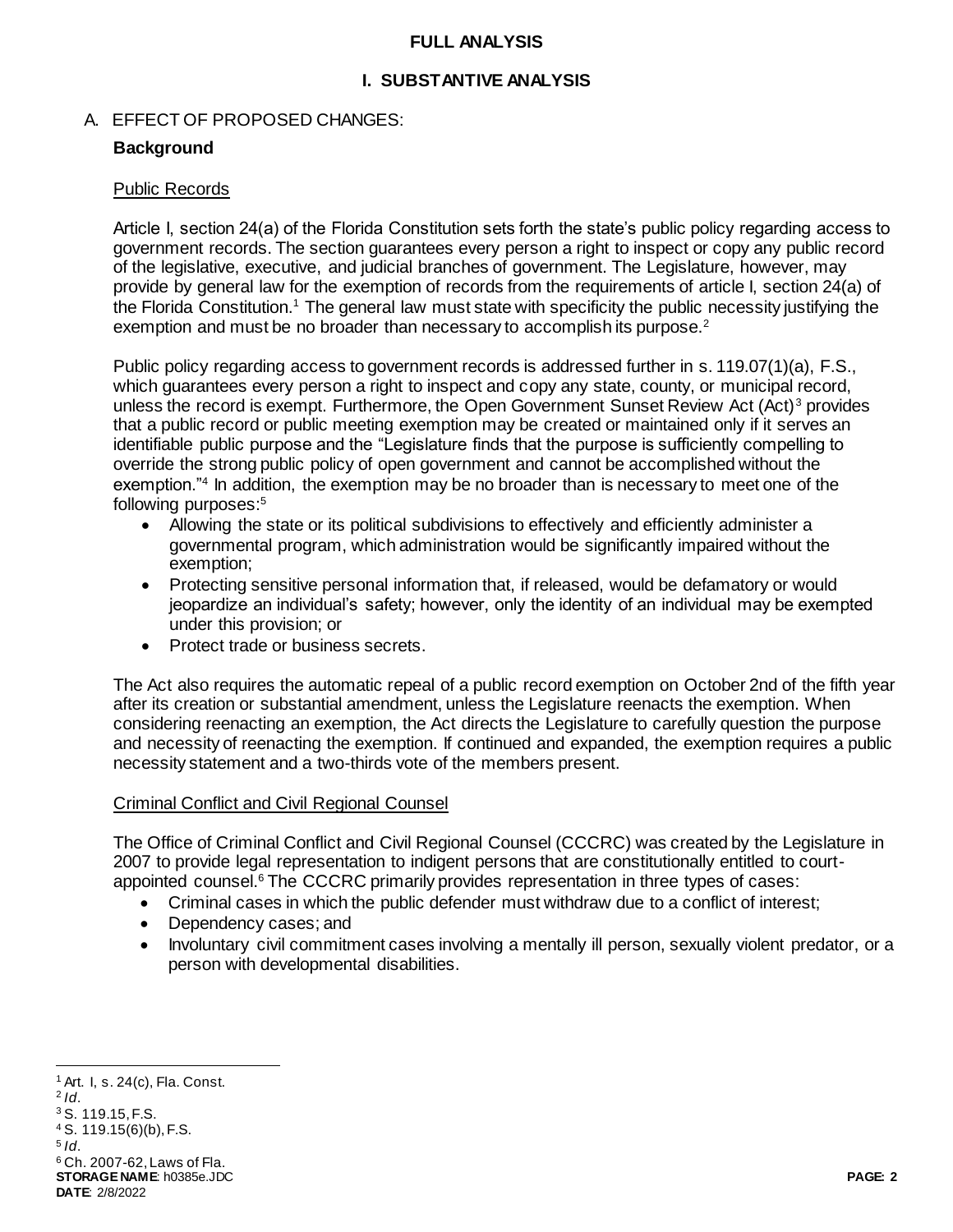In representing a defendant in a criminal case, the CCCRC performs similar functions to that of a traditional public defender. To effectively represent a client in a criminal proceeding, both the public defender and CCCRC employ investigators to research cases and conduct interviews with witnesses.<sup>7</sup>

### Confidential Motor Vehicle Registration

Section 320.025, F.S., authorizes the Department of Highway Safety and Motor Vehicles (DHSMV) to issue a confidential registration certificate and registration license plate or decal under a fictitious name for a motor vehicle or vessel owned or operated by:

- A law enforcement agency of state, county, municipal, or federal government;
- The Attorney General's Medicaid Fraud Control Unit; or
- Any state public defender's office. $8$

To register a motor vehicle or vessel under a fictitious name, the law enforcement agency, Fraud Control Unit, or public defender's office must file a written application with DHSMV affirming the license plate or decal will be used for activities that require concealment of the true owner of the vehicle and listing individuals who are authorized to use the vehicle.<sup>9</sup>

All records relating to the registration application of the Attorney General's Medicaid Fraud Control unit, a law enforcement agency, or any state public defender's office, and any records necessary for carrying out the purposes of s. 320.025, F.S., are exempt from disclosure under the public records provisions in s. 119.07(1), F.S., and article I, section 24(a) of the Florida Constitution, as long as the information is retained by DHSMV.<sup>10</sup>

# **Effect of Proposed Changes**

CS/HB 383 (2022), to which this bill is linked, authorizes CCCRC to register a vehicle or vessel under a fictitious name with DHSMV and receive a license plate or decal based on such fictitious name. This provides CCCRC with the same protections and confidentiality enjoyed by a public defender's office, which performs a virtually identical function. This bill expands the existing public records exemption in s. 320.025, F.S., to provide that all records relating to the registration application made by CCCRC to DHSMV are exempt<sup>11</sup> from disclosure for as long as such information is retained by DHSMV.

The bill provides the public records exemption is a public necessity because:

- Investigations by CCCRC may be jeopardized if a vehicle was registered in the name of the CCCRC or in the name of an investigator; or
- A person under investigation may use registration information to retaliate against a CCCRC office or its investigators.

This bill is subject to the Open Government Sunset Review Act and stands repealed on October 2, 2027, unless reviewed and saved from repeal through reenactment by the Legislature.

The bill will become effective on the same date that CS/HB 383 (2022) or similar legislation takes effect, if such legislation is adopted in the same legislative session or an extension thereof and becomes law.

l  $7$  S. 27.53(1) and (4), F.S.

<sup>8</sup> S. 320.025(1), F.S.

<sup>9</sup> *Id.*

<sup>10</sup> S. 320.025(3), F.S.

<sup>&</sup>lt;sup>11</sup> There is a difference between records the Legislature designates exempt from public record requirements and those the Legislature deems confidential and exempt. A record classified as exempt from public disclosure may be disclosed under certain circumstances. *See WFTV, Inc. v. Sch. Bd. of Seminole*, 874 So.2d 48, 53 (Fla. 5th DCA 2004), *review denied* 892 So.2d 1015 (Fla. 2004); *City of Riviera Beach v. Barfield*, 642 So.2d 1135 (Fla. 4th DCA 1994); *Williams v. City of Minneola*, 575 So.2d 683, 687 (Fla. 5th DCA 1991). If the Legislature designates a record as confidential and exempt from public disclosure, such record may not be released, by the custodian of public records, to anyone other than the persons or entities specifically designated in statute. 85 -62 Fla. Op. Att'y Gen. (1985).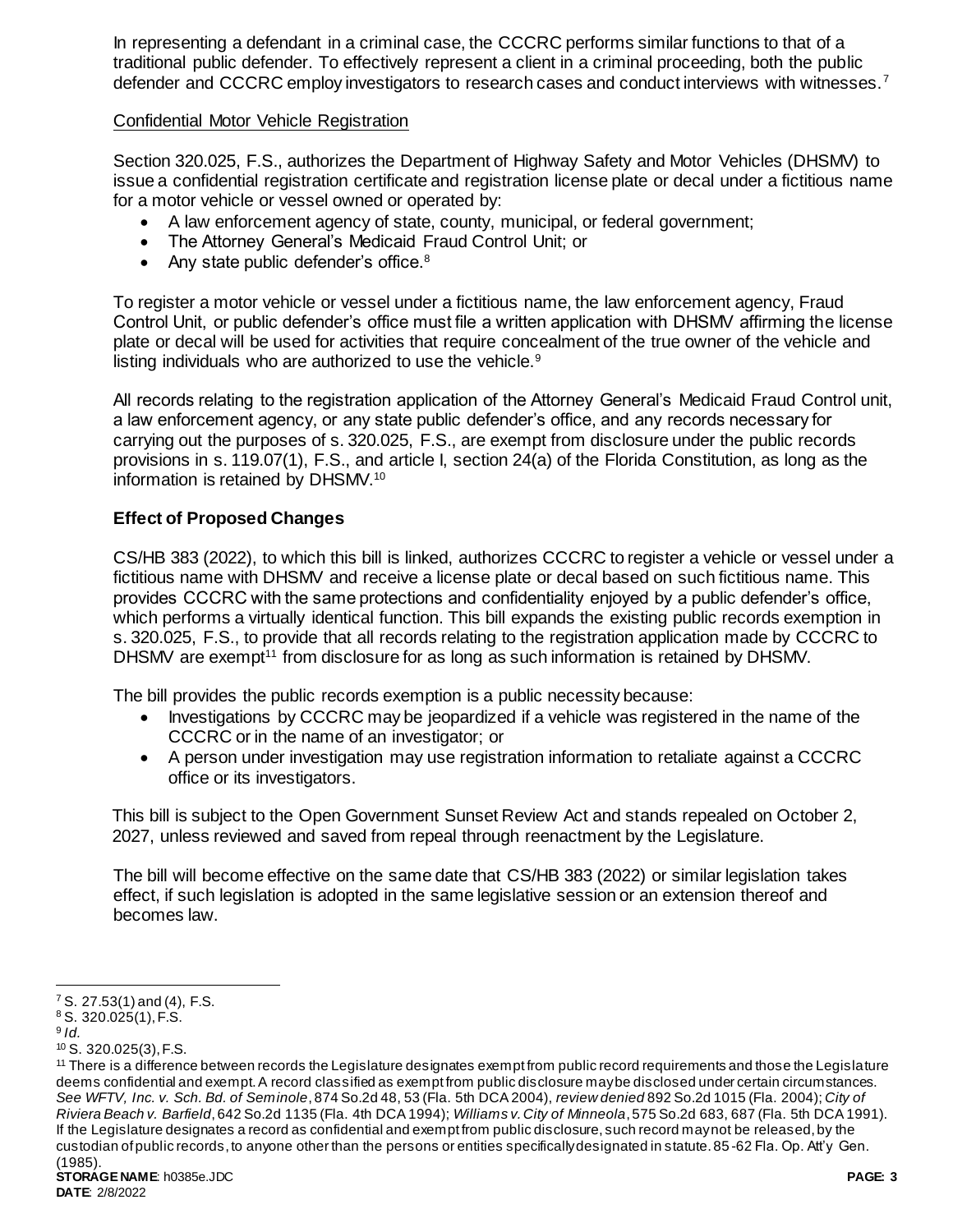### B. SECTION DIRECTORY:

- **Section 1**: Amends s. 320.025, F.S., relating to registration certificate and license plate or decal issued under fictitious name; application.
- **Section 2:** Provides a public necessity statement.
- **Section 3**: Provides that the bill is effective on the same date that HB 383 (2022) or similar legislation takes effect.

### **II. FISCAL ANALYSIS & ECONOMIC IMPACT STATEMENT**

- A. FISCAL IMPACT ON STATE GOVERNMENT:
	- 1. Revenues:

None.

2. Expenditures:

See Fiscal Comments.

- B. FISCAL IMPACT ON LOCAL GOVERNMENTS:
	- 1. Revenues:

None.

2. Expenditures:

None.

C. DIRECT ECONOMIC IMPACT ON PRIVATE SECTOR:

None.

D. FISCAL COMMENTS:

The bill could have a minimal fiscal impact on DHSMV as agency staff responsible for complying with public record requires may require training related to the expansion of the public record exemption. The costs, however, would be absorbed, as they are part of the day-to-day responsibilities of agencies.

# **III. COMMENTS**

- A. CONSTITUTIONAL ISSUES:
	- 1. Applicability of Municipality/County Mandates Provision:

Not applicable. The bill does not appear to affect county or municipal governments.

2. Other:

### Vote Requirement

Article I, section 24(c) of the Florida Constitution requires a two-thirds vote of the members present and voting for final passage of a newly created or expanded public record or public meeting exemption. The bill expands a public record exemption; thus, it requires a two-thirds vote for final passage.

Public Necessity Statement